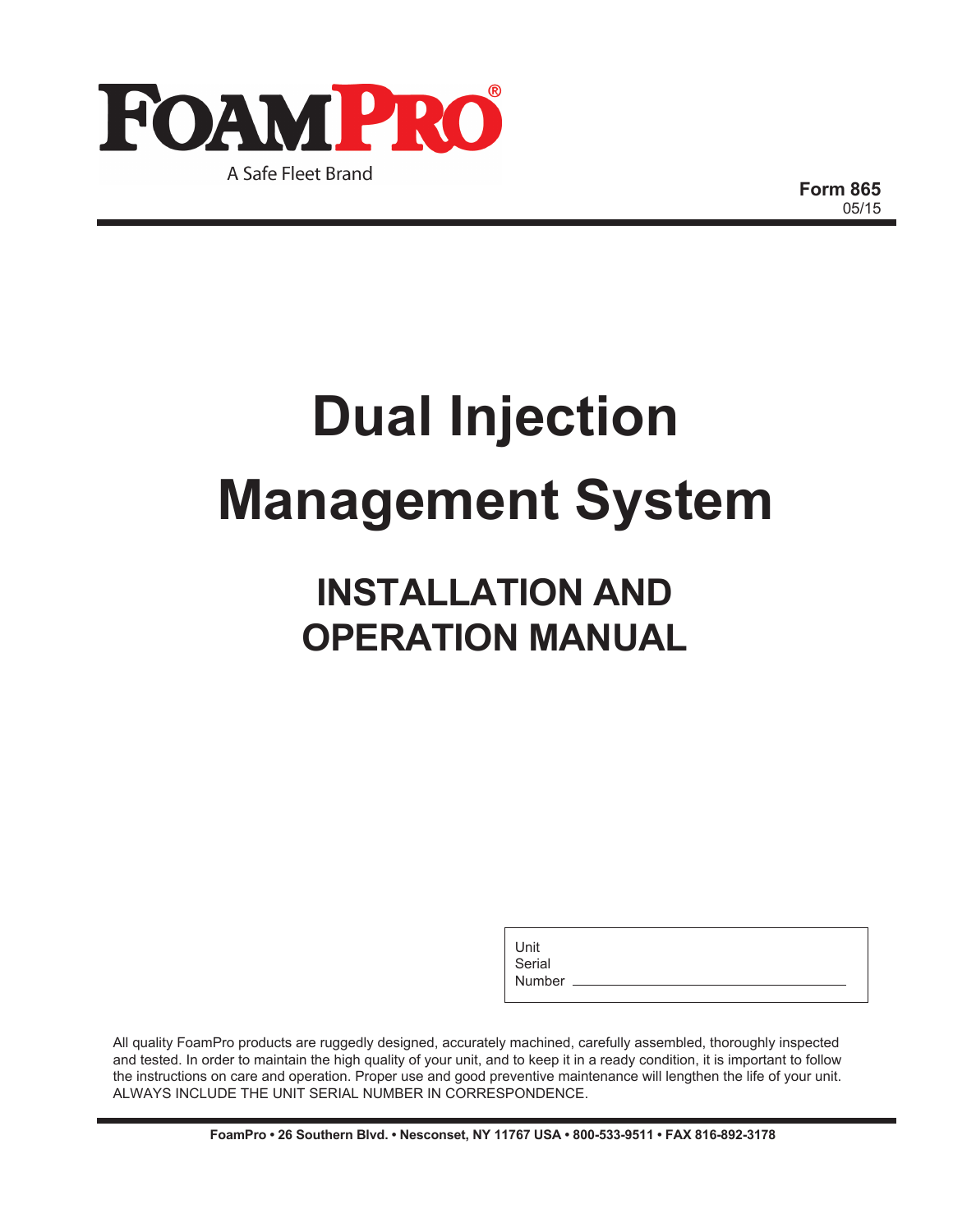

### **TABLE OF CONTENTS**

| <b>SECTION</b><br><b>PAGE</b> |  |  |  |
|-------------------------------|--|--|--|
| $\mathbf{1}$                  |  |  |  |
| 2                             |  |  |  |
| 3                             |  |  |  |
| $\overline{4}$                |  |  |  |
| 5                             |  |  |  |
| 6                             |  |  |  |
| $\overline{7}$                |  |  |  |
| 8                             |  |  |  |
| 9                             |  |  |  |
| 10                            |  |  |  |
| 11                            |  |  |  |
| 12                            |  |  |  |
| 13                            |  |  |  |

#### **NOTE TO SYSTEM INSTALLERS**

IMPORTANT: Please provide a copy of the FoamPro manual to the end user of the equipment. For additional FoamPro manuals, contact by FAX 816-892-3178, web site www.foampro.com, or call 800-533-9511. Request Form No. 865.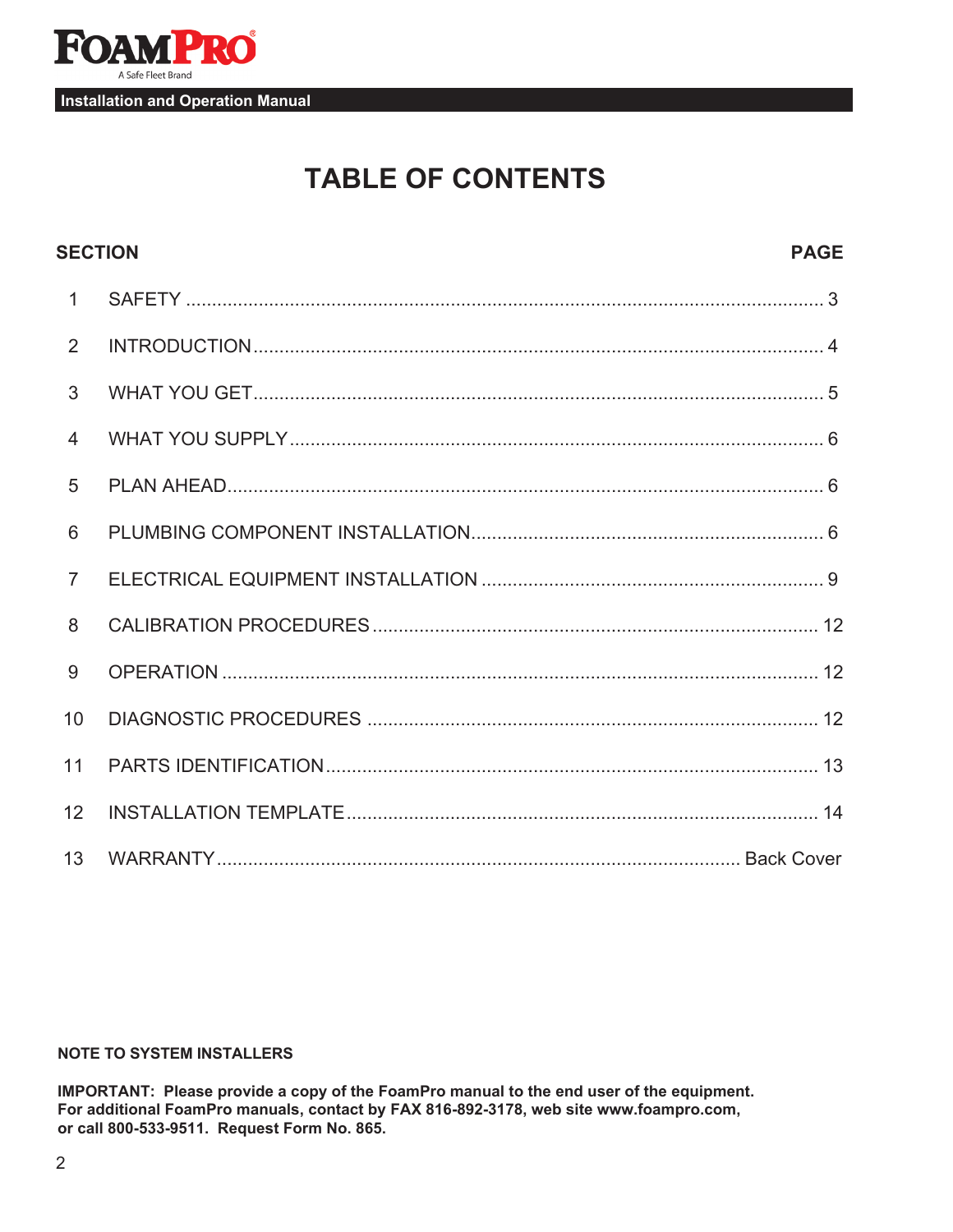# **1 Safety**

- 1. **Always** disconnect the power source before attempting to service any part of the FoamPro system.
- 2. **Any electrical system** has the potential to cause sparks during service or repair. Take care to eliminate explosives or hazardous environments during service or repair of the system.
- 3. **Release** all pressure and drain the liquid from the piping before servicing or removing the paddlewheel flowmeter sensors.
- 4. **Read and understand** the operation section of this manual before attempting to operate the FoamPro unit. Serious injury could occur if the wrong discharge is selected by the operator.
- **5. CAUTION: Periodically inspect the wiring for damage, loose connections or potential physical damage from moving parts or components that get extremely hot during operation.**
- **6. CAUTION: Always disconnect the ground straps and control cables from the FoamPro control modules or other FoamPro equipment before electric arc welding at any point on the apparatus. Failure to do so will result in a power surge through the unit that could cause irreparable damage.**
- **7. CAUTION: Before connecting the molded cables, inspect the yellow seal washer in the female connector. If the seal washer is missing or damaged, water can enter the connector and cause corrosion of the pins and terminals that will cause system failure.**
- **8. CAUTION: The cable shipped with each FoamPro MultiFlo unit and flowmeter are tested at the factory with that unit. Improper handling and forcing connections can damage these cables which could result in other system damage.**
- **9. Periodically** inspect all hoses for wear or worn conditions. Make sure all connections and fittings are tight and secure.
- **10. Use pipe, hose and fittings** that are rated at or above the maximum pressure rating at which the water pump system may operate.
- **11. The components and fittings** used in this system must be compatible with the foam concentrates used and pressures at which the pump system operates.
- **12. CAUTION: Make sure the electrical source of power for the unit is a constant 12-volt or 24-volt, negative ground, DC power source.**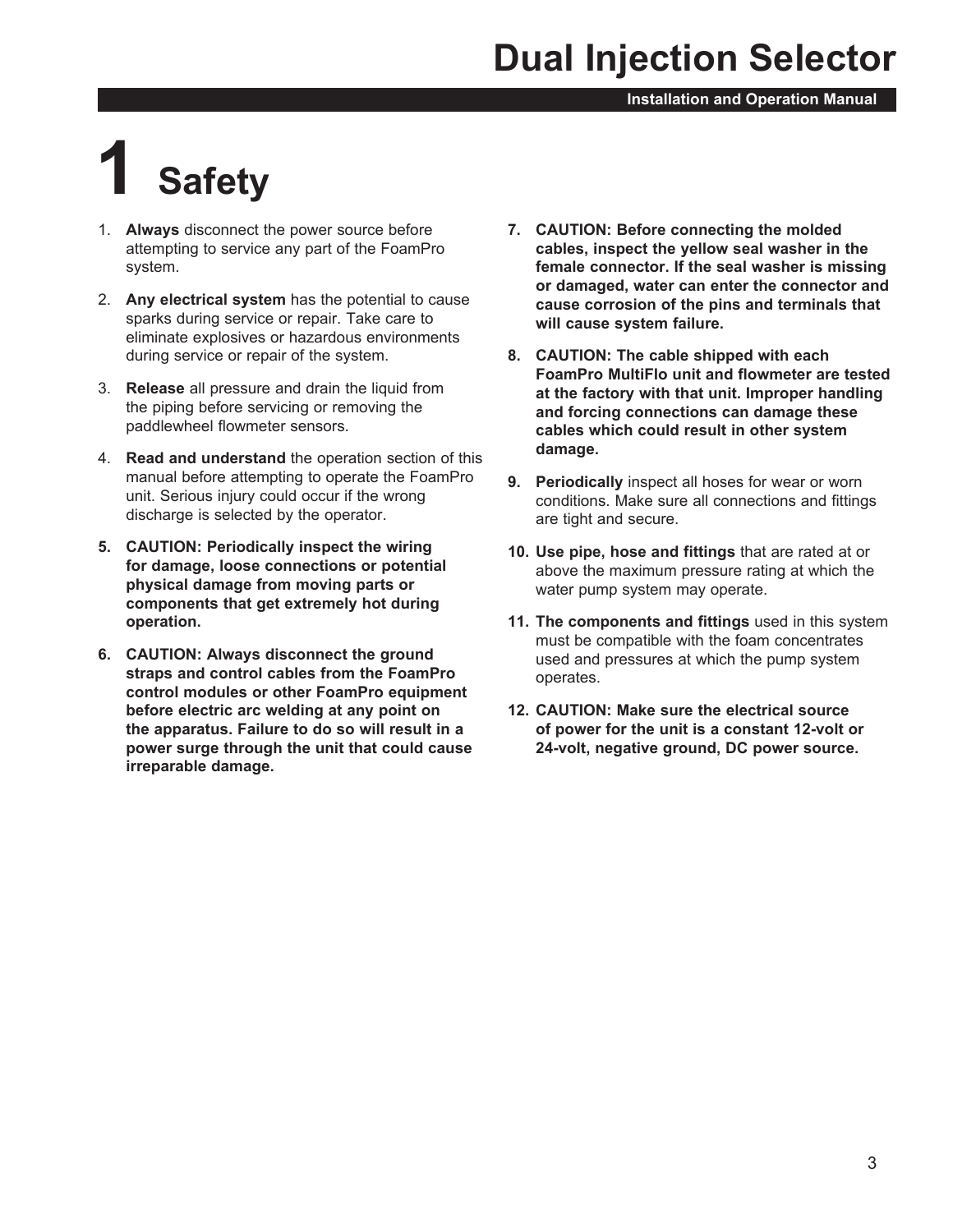

## **2 Introduction**

The Electronic Dual Injection Selector system allows for the injection of foam concentrate to be diverted from one injection point to another injection point in the system. The system requires the usage of a flowmeter in the main waterway serviced by each injection line and the FoamPro MultiFlo kit to interface with the main system controller.

The interface with the system controller through the MultiFlo allows for the correct water flow measurement connected with the appropriate injection point selected. When switching from one injection point to the other, the corresponding flowmeters also switch. The MultiFlo system carries the calibration for each flowmeter and passes the correct flow to the main control head. This allows for an accurate injection rate and water measurement for each line involved.

The system comes with Injection Selector Control, (2) 1.5 ft flowmeter cables, (2) 6 ft flowmeter cables, 1 Injection Check Valve (1 is shipped with the original system ordered), and (2) Injection Solenoids.

Required accessories for the installation are the MultiFlo System and an additional flowmeter (besides the one ordered with the system).

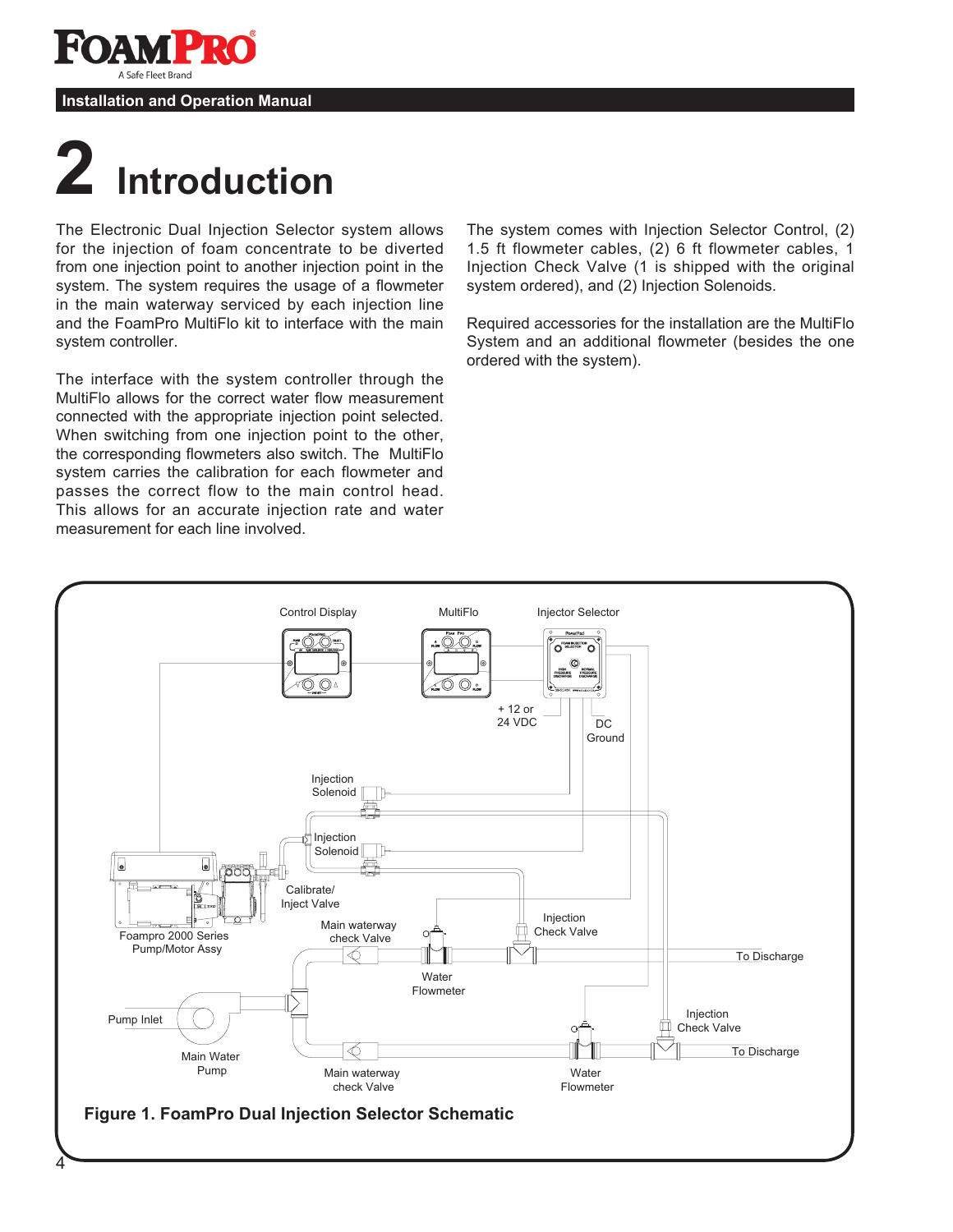**Installation and Operation Manual**

## **3 What You Get**



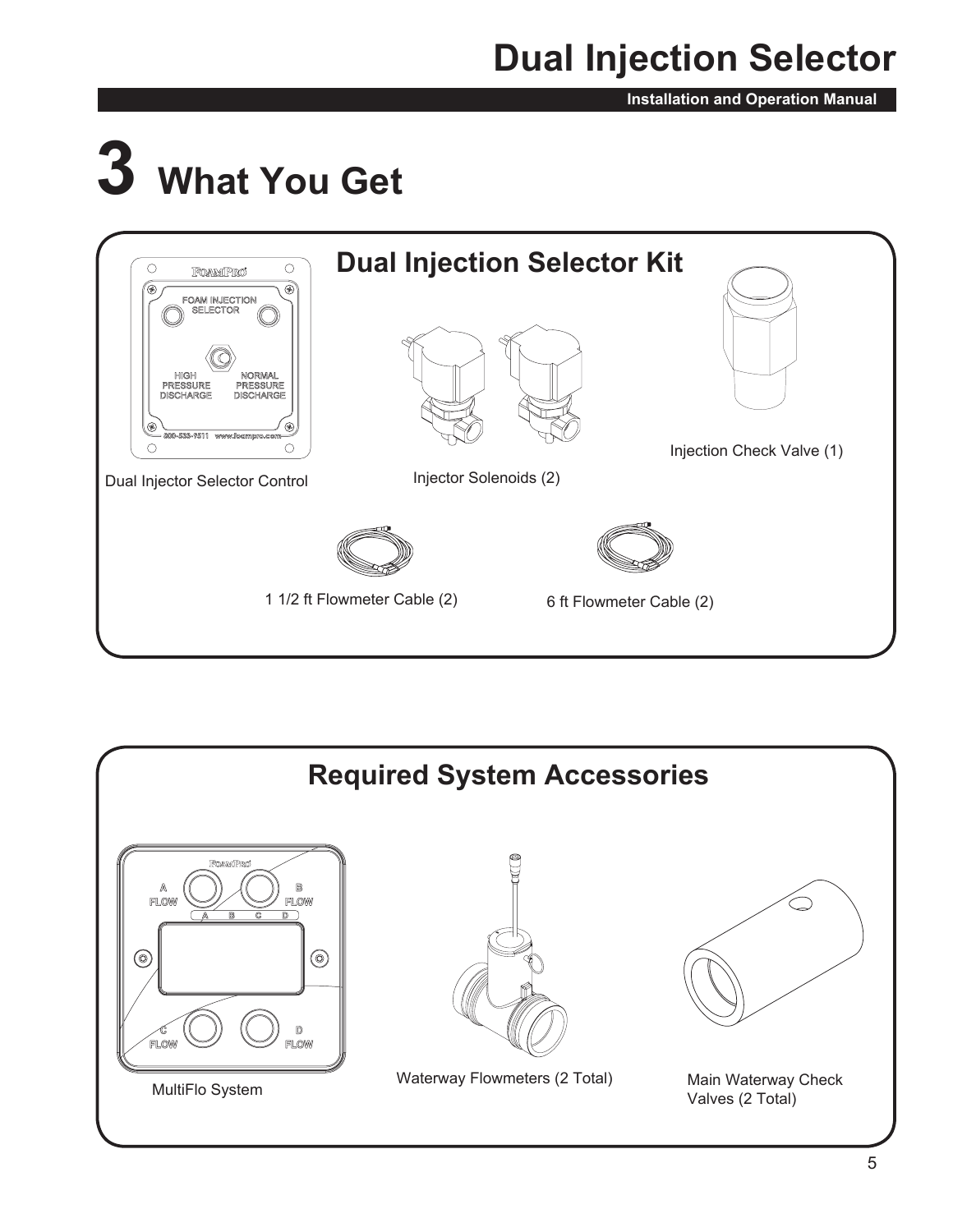

## **What You Supply**

#### **ITEMS NEEDED:**

- **1.** Fittings and hoses from the discharge of the foam pump to the injection points must be compatible with the foam concentrates being used. Use fittings of brass, 300 series stainless steel or other corrosion resistant materials. Hoses and fittings are to be rated at 400 psi (28 BAR) minimum working pressure or the maximum discharge pressure of the fire pump, whichever is greater.
- **2.** DC voltage to the Injector Selector Controller of the appropriate voltage (12 or 24 V DC). Current draw is under 5 amperes. Use of standard 14 AWG automotive wire that is grease and fuel resistant is recommended. When connecting the wires to the terminals and the ground lug, remove only  $\frac{1}{4}$  inch of the insulation from the end of the wire. Support all wiring and take care to prevent short circuits.

## **5 Plan Ahead**

Because of the potential differences in fire apparatus plumbing and foam system configuration, it is not practical to depict exactly how each FoamPro unit will be installed on a particular apparatus. Most of the information contained in this manual, however, will apply to any situation.

**Read these sections thoroughly. Plan and design where and how to install this equipment in the apparatus before beginning the actual installation.**

## **6 Plumbing Component Installation**

The system diagram on the following page (figure 2) shows the plumbing diagram for the Dual Injector Selector system. Always use hose, fittings, and components that are compatible with the foam agents being used and the pressure ratings that they will be subjected to. Ensure all connections are tight and leak free.

The diagram shows only the discharge side of the plumbing for the system. Refer to the specific manual for your system when designing and installing the inlet plumbing to the FoamPro system.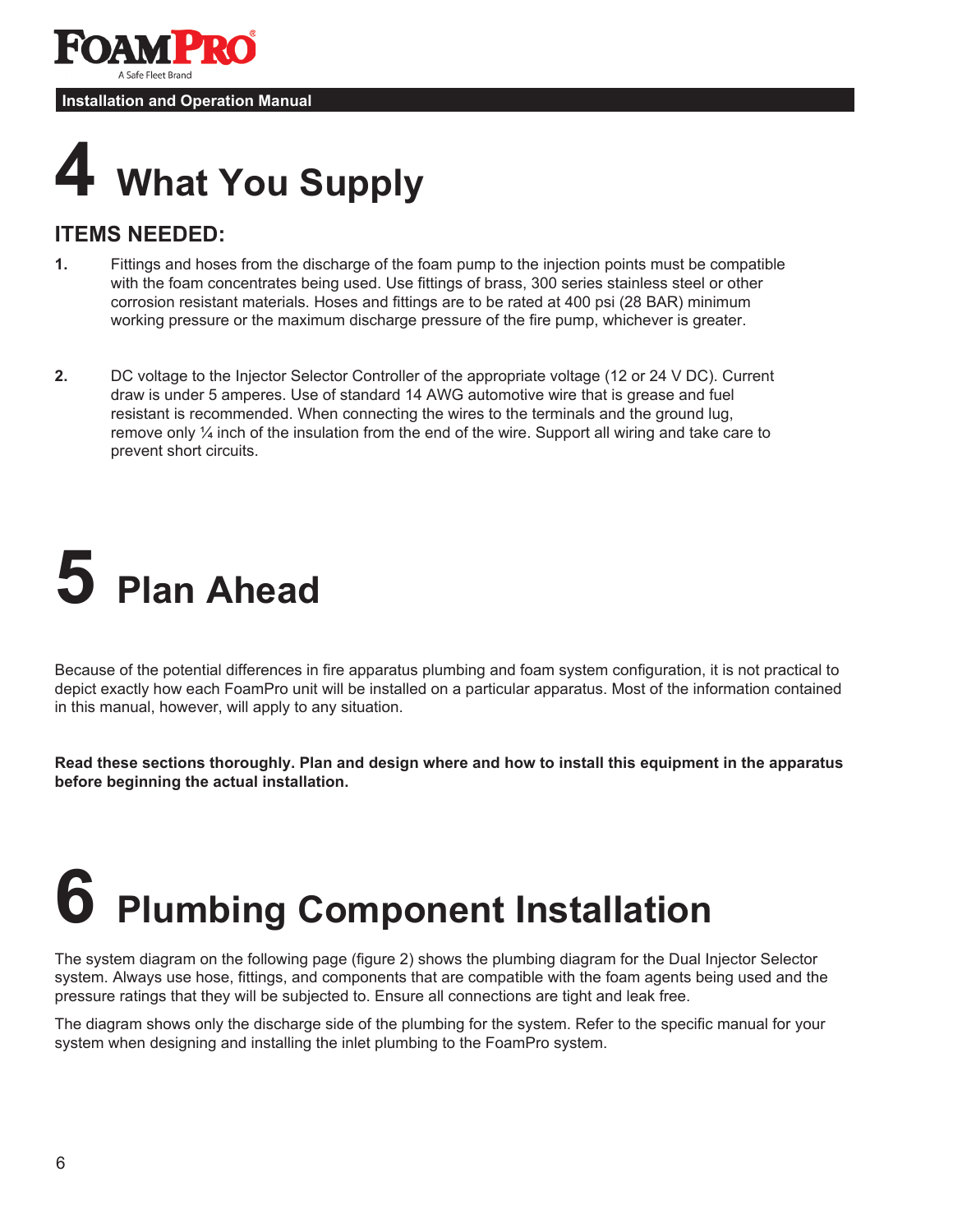#### **Installation and Operation Manual**



#### **A. FLOWMETER(S)**

The FoamPro 2000 Series systems are designed to accept flow reading signals from the FoamPro paddlewheel style flowmeter.

Proper flowmeter sizing is critical to system accuracy. Select a flowmeter size based on actual flows required, not standard pipe sizes. Refer to the installation drawing at the end of this manual (Page 15) for proper flowmeter sizing.

The flowmeters require that the amount of turbulence in the pipe being monitored is as low as possible. Excessive turbulence produces unstable and inaccurate flow readings. The following installation guidelines will help attain the best readings and maintain accuracy of the FoamPro system when using the FoamPro paddlewheel flowmeter in a tee or in the FoamPro manifold.

a. A minimum **5 times the pipe diameter** of straight run pipe without any fittings is necessary upstream of the flowmeter.

**10 times** is better — the longer the straight run, the lower the turbulence. Here are some examples of required straight run:

| Pipe | <b>Recommended</b>       |
|------|--------------------------|
| Size | <b>Straight Run Pipe</b> |

| 1-1/2 in. [38 mm]7-1/2 to 15 in. [191 to 381 mm]  |
|---------------------------------------------------|
| 2 in. [50 mm] 10 to 20 in. [254 to 508 mm]        |
| 2-1/2 in. [64 mm]12-1/2 to 25 in. [317 to 635 mm] |
| 3 in. [76 mm] 15 to 30 in. [381 to 762 mm]        |
| 4 in. [100 mm] 20 to 40 in. [511 to 1016 mm]      |
|                                                   |

- b. The downstream plumbing of the flowmeter is not as critical; but again, straight runs without fittings help maintain accurate flow readings.
- c. Do not mount a flowmeter directly after an elbow or valve. Valves create severe turbulence when they are "gated-down".
- d. Try to mount the flowmeters in a position that is accessible for routine inspection and maintenance. The FoamPro MultiFlo System consists of the FoamPro MultiFlo Control Module and flowmeter cables to monitor up to four (4) paddlewheel flowmeters.

#### **FOAMPRO PADDLEWHEEL FLOWMETERS**

The FoamPro paddlewheel-style flowmeter fittings are specially designed tees and manifolds that make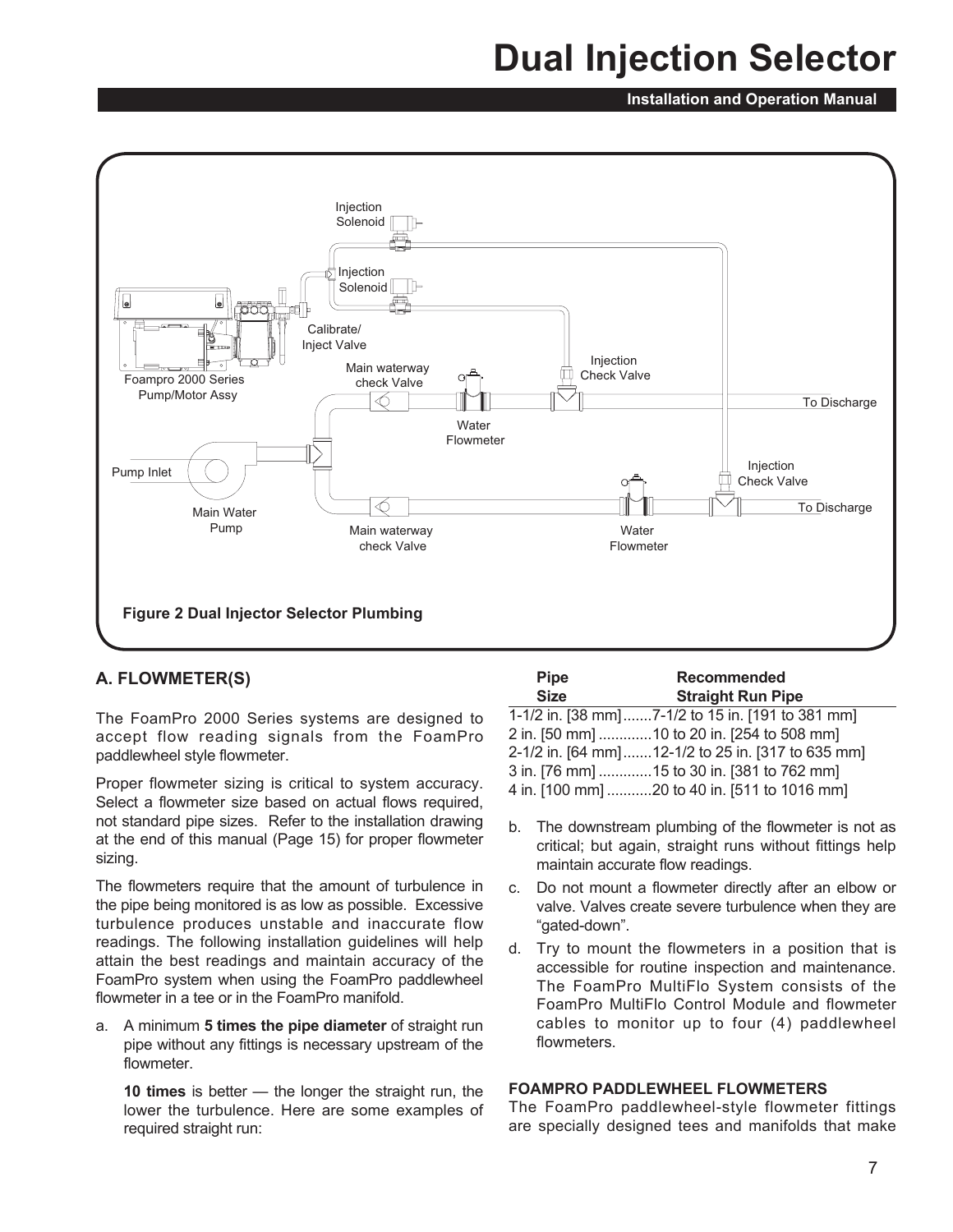

inspection and maintenance of the flowmeter easy. The threads of the tees are NPT. In horizontal runs, the tees should be mounted as close to upright as possible within the range shown in Figure 4.



#### **B. CHECK VALVES**

A 1/2 inch NPT check valve meets NFPA requirements for a non-return device in the foam injection system. To prevent foam concentrate flow from the foam concentrate tank due to static head pressure, the foam concentrate check valve shall have a 11 to 13 psi [0.7 to 0.9 BAR] cracking pressure and shall be capable of withstanding the pressures that will be generated in the foam injection line. It is always a good idea to inject foam at a horizontal or higher angle to allow water to drain away from the check valve (See Figure 6). This will avoid sediment deposits or the formation of an ice plug.



The check valve in the water way is required to keep foam solution out of the main pump and allow pump priming without drawing foam into the piping. See Figure 6.

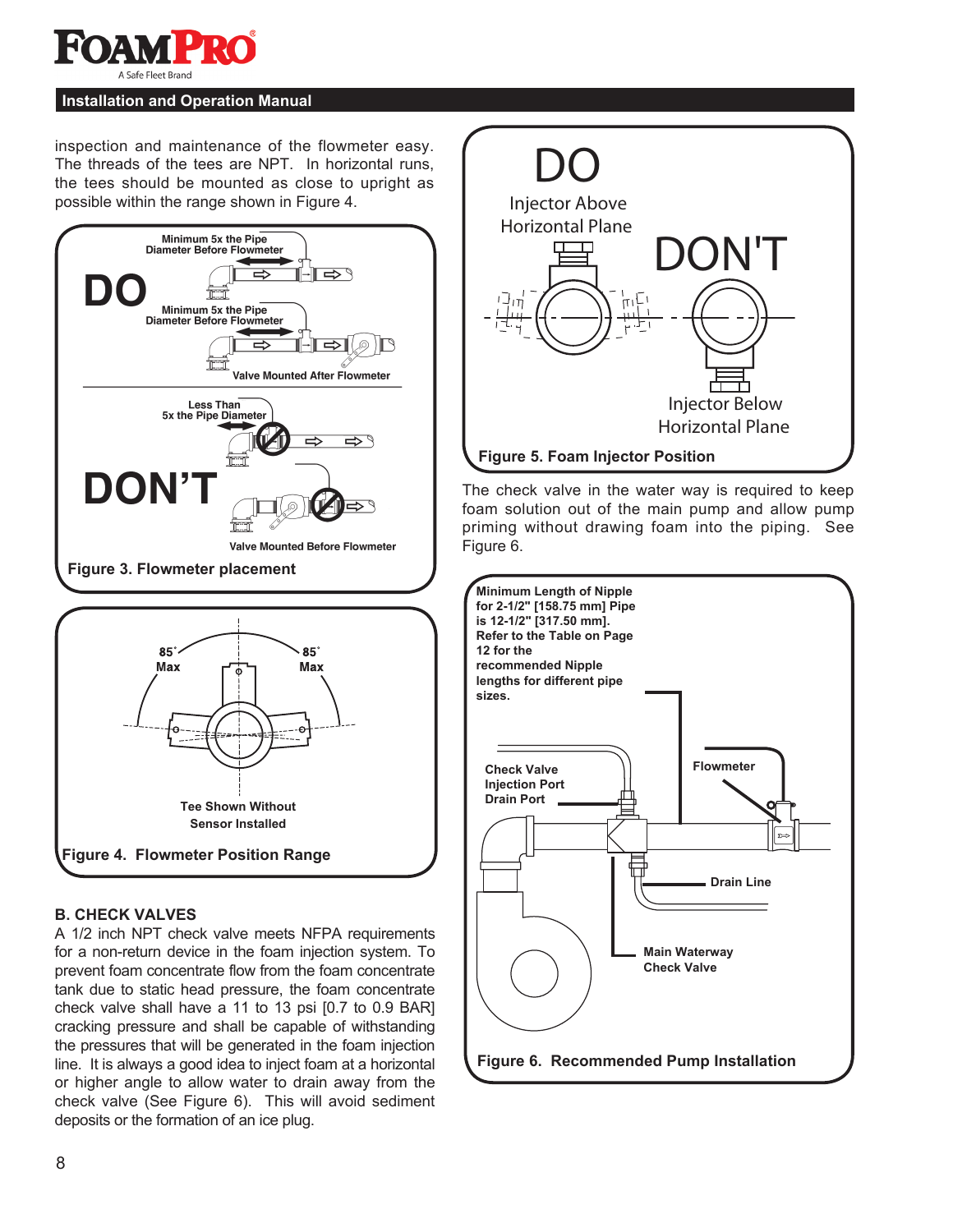#### **Installation and Operation Manual**

#### **C. Injection Solenoid Valves**

The injection solenoid valves determine which discharge line receives the injected foam concentrate. Ensure that the voltage shown on the label on the solenoid matches the system voltage. The inlet port (from the foam pump) is labeled on the bottom of the valve as shown in Figure 7.

Make sure the valve is mounted in a horizontal position as shown in Figure 8.





### **7 Electrical Equipment Installation**

#### **ELECTRICAL CONNECTIONS**

Follow the system electrical diagram (Figures 9 and 10) for proper hookup of each of the electrical components. Complete molded cable sets are provided with each FoamPro system to make all the necessary connections. The cables are color coded and "indexed" so they only go in the correct receptacle and they can only go in one way. DO NOT FORCE MISMATCHED CONNECTIONS. *The system can only perform when the electrical connections are sound, so make sure each one is right.*

#### **SOME THINGS TO KEEP IN MIND**

- **• DO NOT** hook up the main power cables until all connections are made to each of the electrical components. The last connection should be the power cable to the foam pump/motor base assembly.
- **• WARNING: This system contains a capacitor on the input power. Connect the leads with the battery off or disconnected. Current will flow even with the master circuit breaker off.**
- **• DO NOT** cut molded cables.
- **•** Provide at least 5 amps of power to the injector selector Module. Use 14 AWG (minimum) wire directly to the battery or battery master switch.
- **•** The 3435-0107 systems are designed for 12-volt, negative-ground systems only. The 3435-0101 systems are designed for 24-volt, negative-ground systems only.
- Do not mount radio transmitter or transmitter cables in direct or close contact with the FoamPro unit.
- Connect ground strap with 3/8" mounting hole to chassis frame.
- Use care when installing molded cables. Count pins or check color codes before connecting. Bent pins caused by improper hookup can prevent proper operation even when cables are reattached properly.
- Before connecting the molded cables, inspect the yellow seal washer in the female connector. If the seal washer is missing or damaged, water can enter the connector and cause corrosion of the pins and terminals that will cause system failure.
- **• CAUTION: The cables shipped with each FoamPro unit are tested at the factory with that unit. Improper handling and forcing connections can damage these cables, which could result in other system damage.**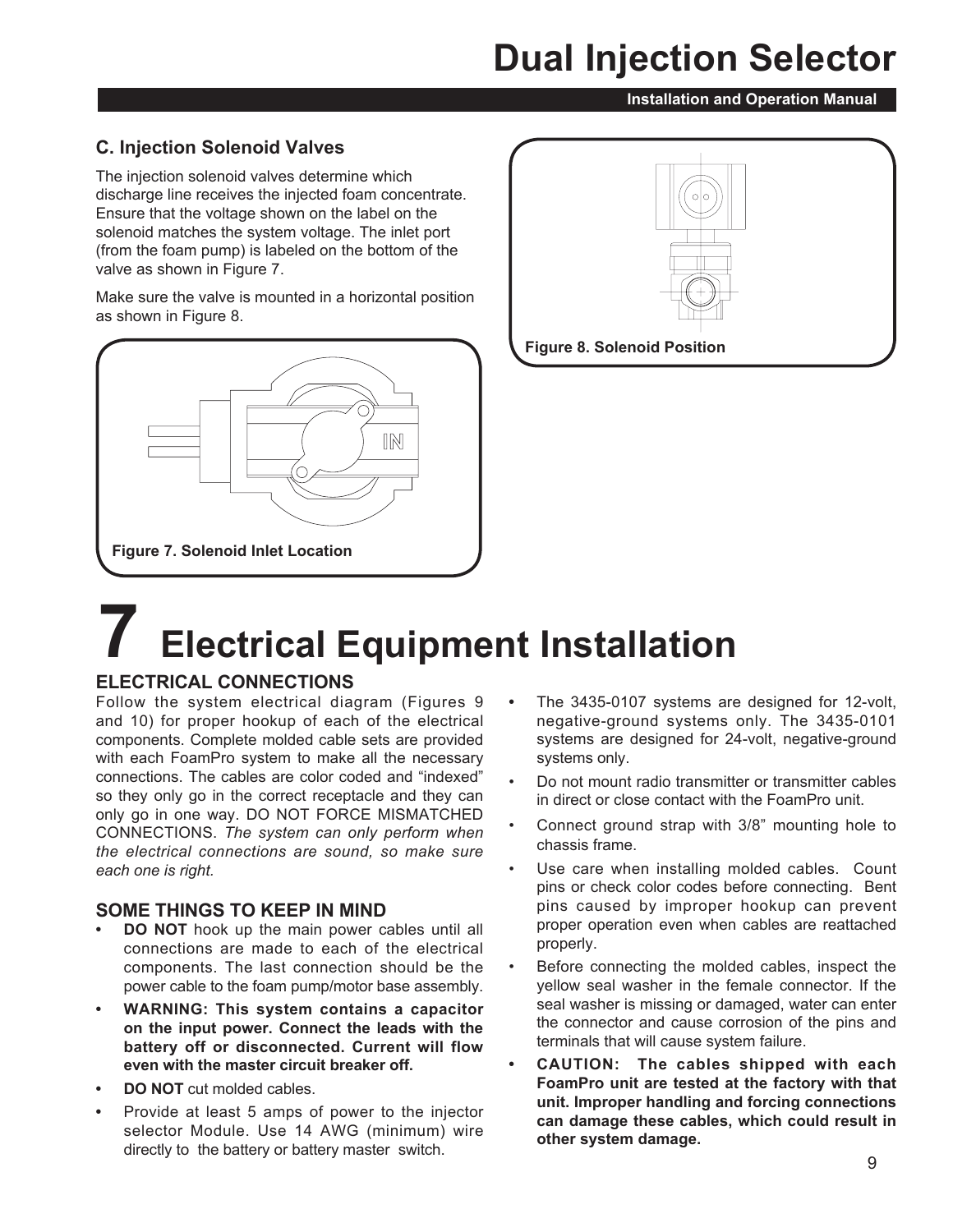

**• CAUTION: Always disconnect the ground straps and control cables from the Digital Display Control Module or other FoamPro equipment before electric arc welding at any point on the apparatus. Failure to do so will result in a power surge through the unit that could cause irreparable damage to the display or other system components.**

#### **A. DIGITAL DISPLAY/CONTROL MODULE**

The Digital Display Control Module is designed to be mounted in the operator panel of the apparatus. Once the Digital Display Control Module is mounted, connect the control cable (red coded cable end) from the motor driver box terminal to the 5 pin connector on the back of the Digital Display Control Module (See Figure 9). A colorcoded decal on the motor driver box identifies each cable connection (Refer to Manual 829 for further information).

#### **B. MultiFlo MODULE**

The MultiFlo module is designed to be mounted in the operator's panel of the apparatus. Once the MultiFlo module is mounted, connect the short 3 pin cable from the top receptacle on the MultiFlo module to the 3 pin connector on the Digital Display Control module.

Connect a 3 pin cable from port A on the MultiFlo module to the NP OUT receptacle on the Injector Selector module. Connect a 3 pin cable from the B port on the MultiFlo module to the HP OUT receptacle on the Injector Selector module. ( Refer to the MultiFlo Manual 880 for further information) Install the protective caps supplied on the unused receptacles.

#### **C. Injector Selector Module**

The Injector Selector module is designed to be mounted in the operator's panel of the apparatus. See Figure 15 for dimensional cut-out information. Once the module is mounted in the panel connect a 3 pin flowmeter cable from the NP IN receptacle to the flowmeter for the

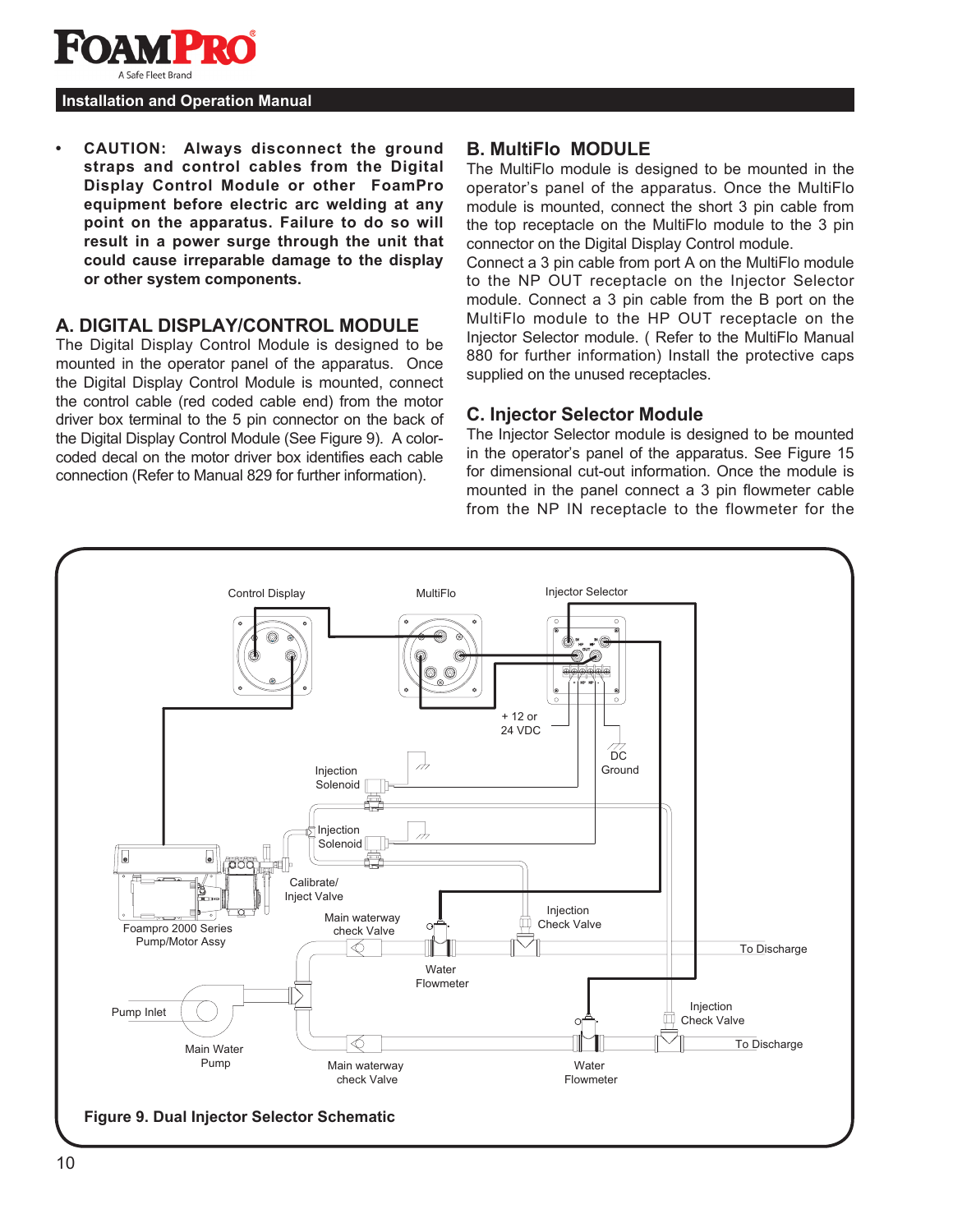#### **Installation and Operation Manual**

NP discharge line. Connect a 3 pin flowmeter cable from the HP IN receptacle to the flowmeter for the HP discharge line.

Attach a 14 AWG wire from the NP terminal on the terminal strip on the Injector Selector module to either of the wires on the injector solenoid for the NP line. Attach a 14 AWG wire from the HP terminal on the terminal strip on the Injector Selector module to either of the wires on the injector solenoid for the HP line. Attach the other wires on the injector solenoids to a common ground.

Attach a 14 AWG wire from the master battery switch to the + terminal on the terminal strip and a 14 AWG wire from the - terminal to the common ground.

Install clamp-on beads at the locations indicated in Figure 11. Use a small amount of RTV silicone, electrical tape or heat shrink tubing to keep the beads from moving after installation. The clamp-on beads must be slid up as close as possible to the connectors on the cables.

Round coils of extra flowmeter cable in the pump compartment act as an antenna. While the flowmeter cables cannot be shortened, various lengths of premolded cable are available to minimize the "extra" cable in the truck. When routing flowmeter cables, take care to avoid routing them next to antenna cables, radio power lines and radio components. When there is extra cable, double the cable back on itself and secure in a flat bundle with plastic wire ties instead of making round coils (see Figure 12).



**CAUTION: The cable shipped with each FoamPro MultiFlo unit is tested at the factory with that unit. Improper handling and forcing connections can damage these cables, which could result in other system damage.**

#### **D. EMI/RFI Supression**

An EMI/RFI (Radio Frequency Interference) suppression kit comes with each flowmeter and is included with each FoamPro system. The clamp-on beads included in the kits, when properly installed, along with proper grounding of components, will reduce the potential for radio frequency interference. Additionally, make sure radio cables and hardware are not located in the immediate area where the FoamPro equipment is mounted. **Figure 12. Extra Cable Storage**

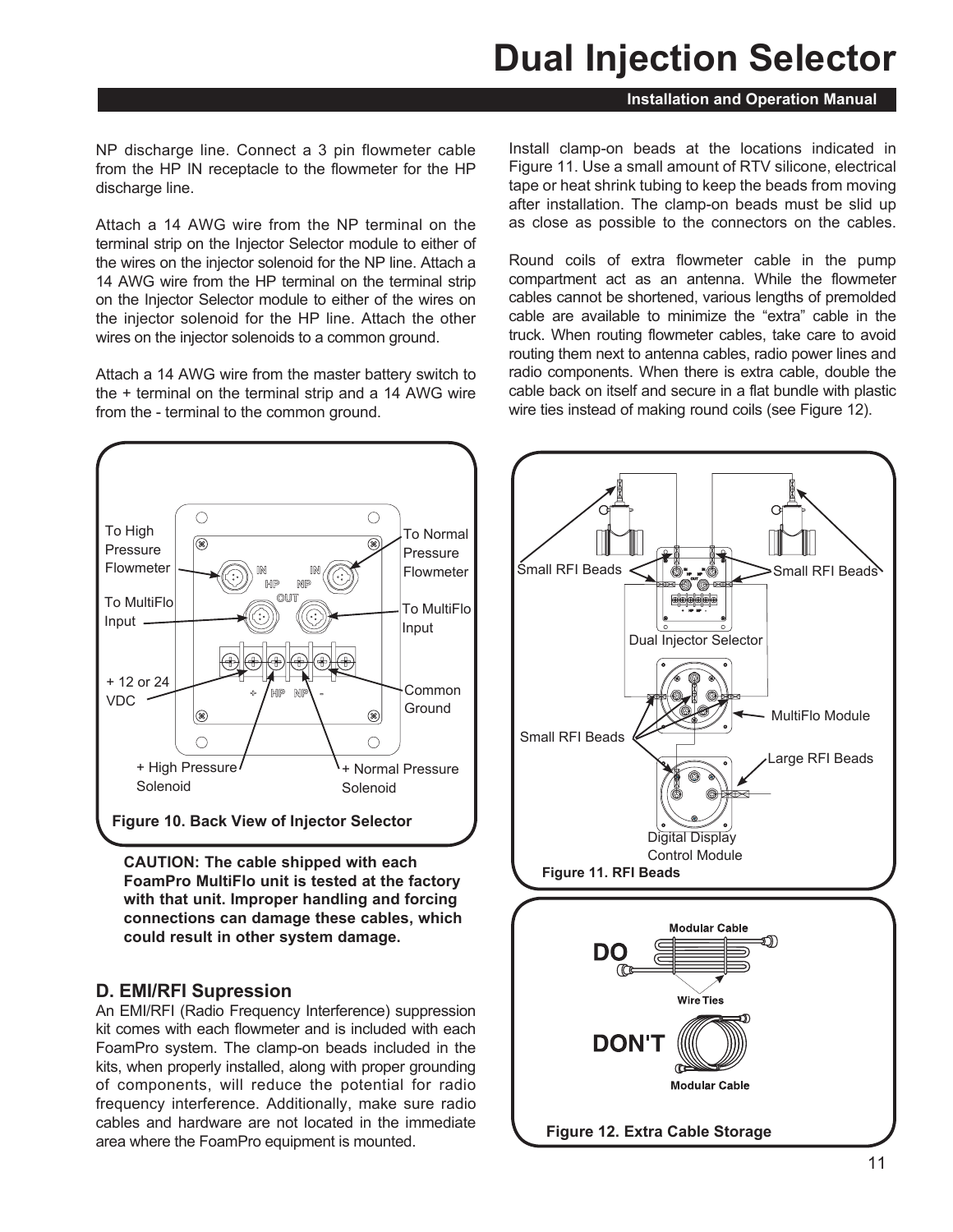## **8 Calibration Procedures**

#### **System Setup Procedures**

The FoamPro Dual Injection System is designed to allow easy calibration of both flowmeters and foam pump .

#### **Foam Pump Set Up and Calibration**

The set up and calibration for the 2000 Series FoamPro is very easy. Refer to the Operator's manual, Form 829, for your particular system for the proper procedures.

#### **Water Flowmeter Calibration**

Two methods of calibration may be used, flow and total volume. The calibration process makes adjustments to each flowmeter display reading.

**NOTE: The FoamPro MultiFlo system can be calibrated to any unit of measure, i.e. U.S., metric, imperial, etc. It is necessary to use the same unit of measure throughout the calibration process to ensure proper proportioning by the system.**

**IMPORTANT: Each flowmeter must be calibrated after installation. Individual flowmeters will require calibration after sensor replacement.**

Flowmeter calibration is done by using the MultiFlo Control Module function buttons. Refer to the Operator's manual, Form 880, for the proper procedure.

## **9 Operation**

The FoamPro Dual Injection system constantly monitors the flow signals from the flowmeter sensor chosen by the operator through the Injector Selector Module.

The pump operator monitors the flow reading of the chosen discharge flowmeter. The system is automatic and requires no adjustment after the initial installation calibration. The value is displayed on the FoamPro Digital Display Control Module.

Once the discharge line to inject foam into is selected, the operation of the system is identical to the standard operating prcedures found in the Operator's manual for the system being used. (Refer to Form 829 for standard operating procedures)

# **10 Diagnostic Procedures**

The FoamPro Dual Injection Selector is designed to allow an easy method of confirming operation of the paddlewheel flowmeters and which selected line is to be operated.

The MultiFlo diagnostics procedures can be found in the Operator's manual Form 880.

The diagnostic procedures for the FoamPro 2000 series system can be found in the Operator's manual Form 829.

The Dual injection diagnostics are as simple as checking the correct position of the switch and the indicator lamp for the proper discharge chosen. The solenoids can be tested with a voltmeter or test light.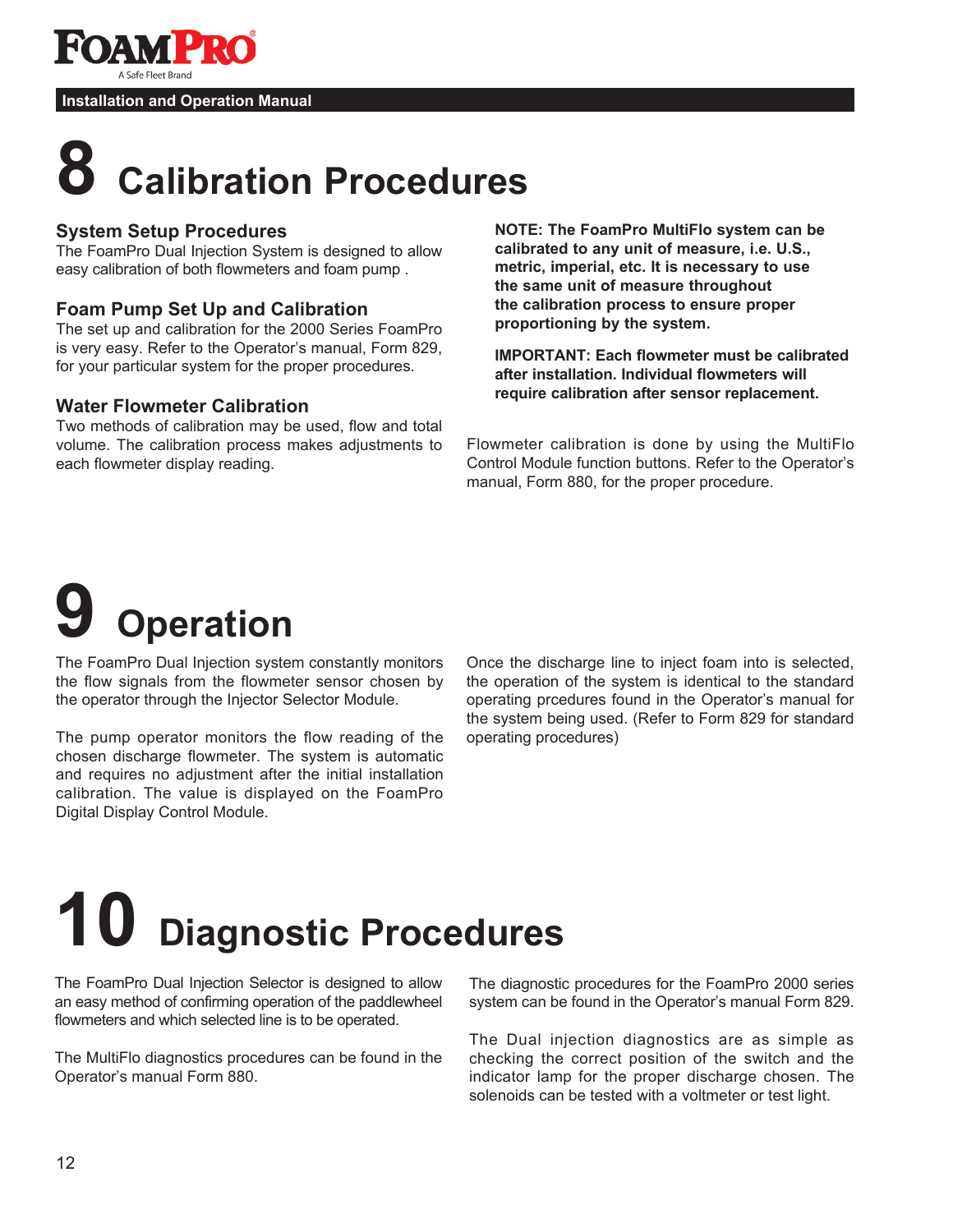**Installation and Operation Manual**

# **11 Parts Identification**



| Ref.           | Part No.  | <b>Description</b>                                 | Qty |
|----------------|-----------|----------------------------------------------------|-----|
| 1              | 2527-0140 | FoamPro MultiFlo Control Module Kit                |     |
|                |           | Refer to Operator's Manual Form 880 for components |     |
| 2              | 2527-0065 | Dual Injector Selector Module 24 VDC               |     |
|                | 2527-0074 | Dual Injector Selector Module 12 VDC               |     |
| 3              | 2525-0025 | Injector Solenoid 24 VDC                           | 2   |
|                | 2525-0028 | Injector Solenoid 12 VDC                           |     |
| $\overline{4}$ | 2520-0063 | Flowmeter Cable 1.5 ft                             | 2   |
| 5              | 2520-0045 | Flowmeter Cable 6 ft                               | 2   |
| 6              | 3320-0055 | <b>Injection Check Valve</b>                       |     |
| 7              | 2404-0200 | <b>EMI Beads</b>                                   | 8   |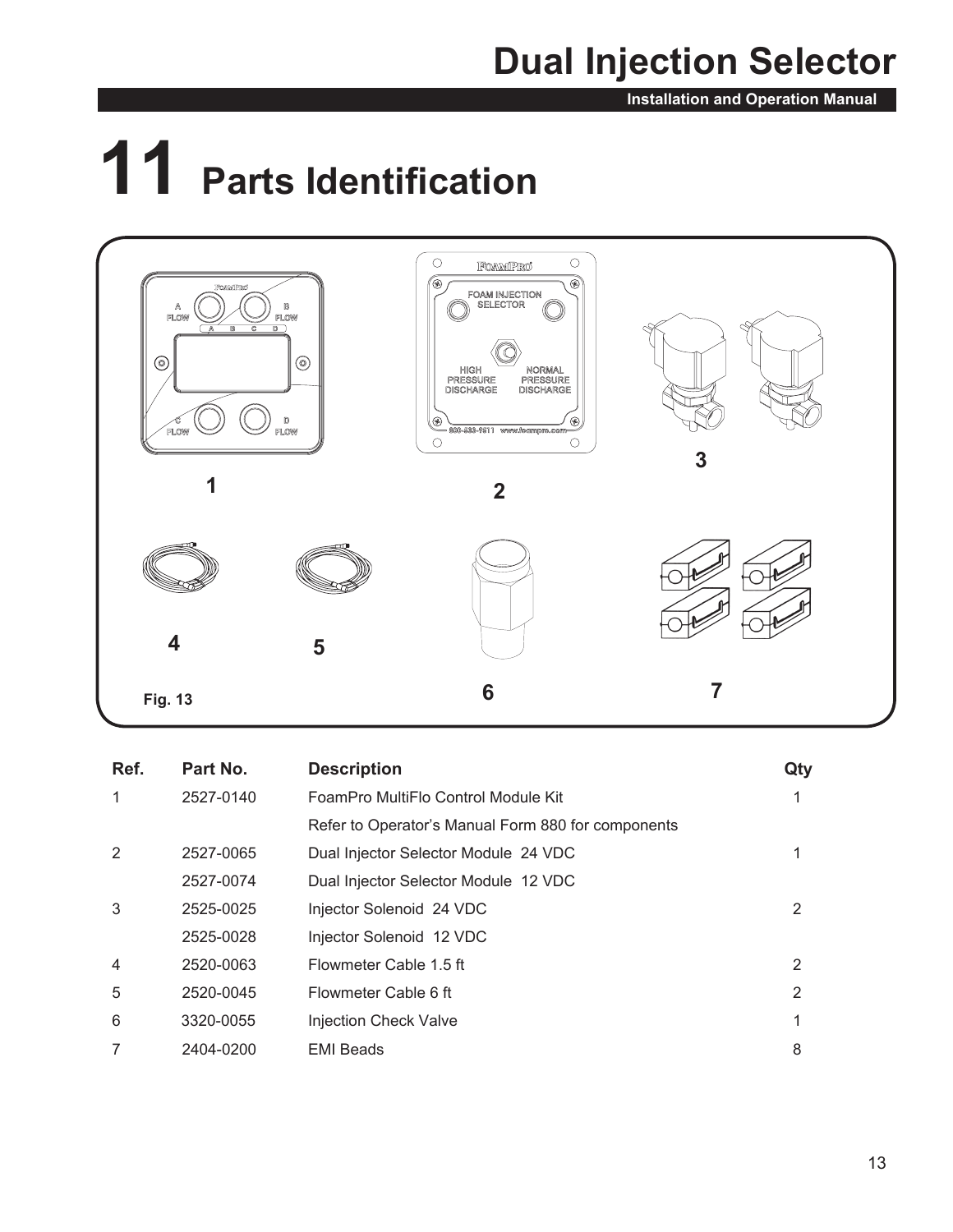

# **12 Installation Template**

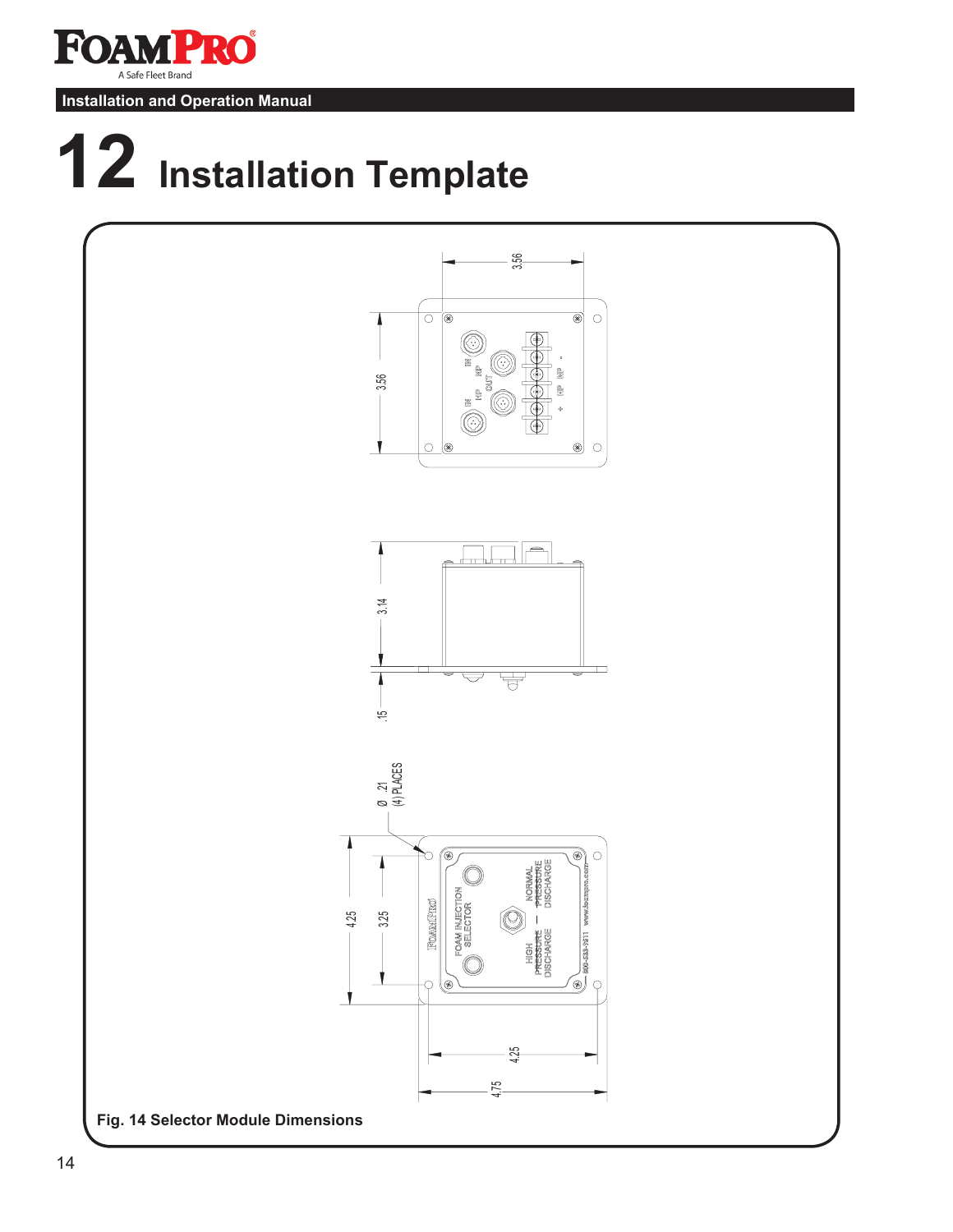**Installation and Operation Manual**



| Assy. Part<br><b>Number</b> | A                  | в           | C               | D                | <b>Maximum Accuracy</b><br>Flow Range (gpm) | <b>Maximum Operating</b><br>Flow Range (gpm) |
|-----------------------------|--------------------|-------------|-----------------|------------------|---------------------------------------------|----------------------------------------------|
| 2660-0030                   | 1-1/2"-11-1/2" NPT | 2" Pipe     | 7-3/8" [188 mm] | 3-7/8" [99 mm]   | $5 - 110$                                   | $3 - 145$                                    |
|                             | NOTE 1" I.D. Bore  |             |                 |                  |                                             |                                              |
| 2660-0031                   | 1-1/2"-11-1/2" NPT | 2" Pipe     | 5-3/8" [137 mm] | 4-1/8" [105 mm]  | 10-320                                      | 3-380                                        |
| 2660-0031B                  | 1-1/2"-11" BSP     | 2" Pipe     | 5-3/8" [137 mm] | 4-1/8" [105 mm]  | 10-320                                      | 3-380                                        |
| 2660-0032                   | 2"-11-1/2" NPT     | 2-1/2" Pipe | 5-3/8" [137 mm] | 4-3/8" [111 mm]  | 15-520                                      | 5-625                                        |
| 2660-0032B                  | 2"-11" BSP         | 2-1/2" Pipe | 5-3/8" [137 mm] | 4-3/8" [111 mm]  | 15-520                                      | 5-625                                        |
| 2660-0033                   | 2-1/2"-8" NPT      | 3" Pipe     | 5-3/8" [137 mm] | 4-9/16" [116 mm] | 20-750                                      | 8-900                                        |
| 2600-0033B                  | 2-1/2"-11" BSP     | 3" Pipe     | 5-3/8" [137 mm] | 4-9/16" [116 mm] | 20-750                                      | 8-900                                        |
| 2660-0034                   | 3"-8" NPT          | 4" Pipe     | 5-1/2" [140 mm] | 4-7/8" [124 mm]  | 30-1150                                     | 12-1380                                      |
| 2600-0034B                  | 3"-11" BSP         | 4" Pipe     | 5-1/2" [140 mm] | 4-7/8" [124 mm]  | 30-1150                                     | 12-1380                                      |
| 2600-0035                   | 4"-8" NPT          | 5" Pipe     | 5-1/2" [140 mm] | 5-3/8" [137mm]   | 55-1980                                     | 20-2380                                      |
| 2660-0035B                  | 4"-11" BSP         | 5" Pipe     | 5-1/2" [140 mm] | 5-3/8" [137mm]   | 55-1980                                     | 20-2380                                      |

### **FoamPro Manifold**



| Assy. Part<br>Number | А             | в              | С          |               | <b>Maximum Accuracy</b><br><b>Flow Range</b> | <b>Maximum Operating</b><br><b>Flow Range</b> |
|----------------------|---------------|----------------|------------|---------------|----------------------------------------------|-----------------------------------------------|
| 2660-0051            | 8.5" (216mm)  | 4.0" (102mm)   | $1/2"$ NPT | $1-1/2"$ Pipe | 10-320 qpm (38-1211 Lpm)                     | 3-380 gpm (11-1438 Lpm)                       |
| 2660-0052            | 8.5" (216mm)  | 4.3" (109mm)   | $1/2"$ NPT | 2" Pipe       | 15-520 qpm (57-1968 Lpm)                     | 5-625 qpm (19-2365 Lpm)                       |
| 2660-0053            | 9.5" (241mm)  | $4.5"$ (114mm) | 3/4" NPT   | 2-1/2" Pipe   | 20-750 gpm (76-2840 Lpm)                     | 8-900 gpm (30-3406 Lpm)                       |
| 2660-0054            | 9.5" (241mm)  | 6.3" (160mm)   | 3/4" NPT   | 3" Pipe       | 30-1150 gpm (113-4350 Lpm)                   | 12-1380 gpm (46-5220 Lpm)                     |
| 2660-0055            | 11.5" (292mm) | 5.2" (132mm    | 1" NPT     | 4" Pipe       | 55-1980 qpm (208-7495 Lpm)                   | 20-2380 qpm (76-9009 Lpm)                     |